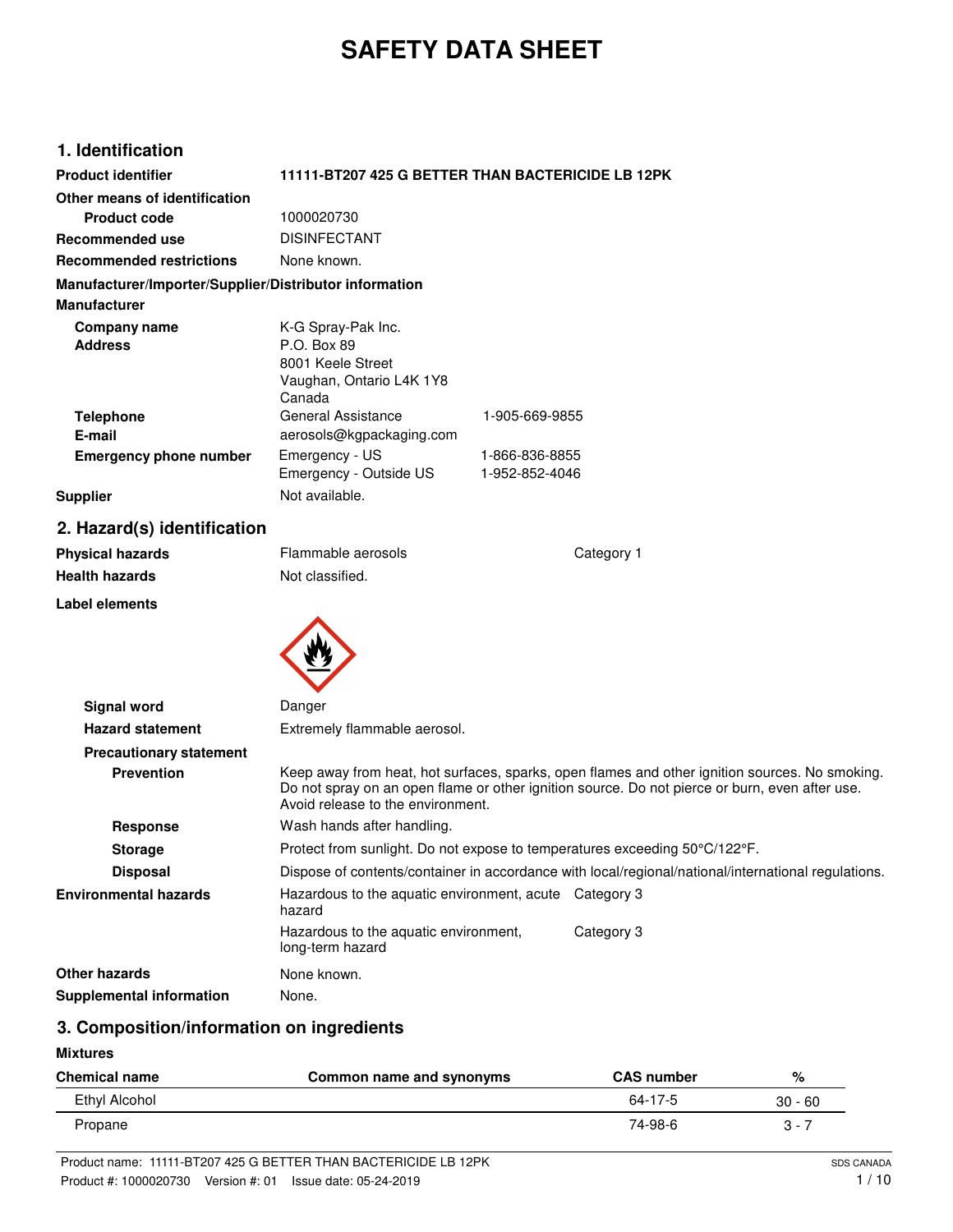| <b>Chemical name</b>                     | Common name and synonyms | <b>CAS number</b> | %         |
|------------------------------------------|--------------------------|-------------------|-----------|
| Propylene Glycol Methyl Ether            |                          | 107-98-2          | 3 - 7     |
| Triethylene Glycol                       |                          | 112-27-6          | 3 - 7     |
| Morpholine                               |                          | 110-91-8          | $0.1 - 1$ |
| Sodium Nitrite                           |                          | 7632-00-0         | $0.1 - 1$ |
| Other components below reportable levels |                          |                   | $30 - 60$ |

All concentrations are in percent by weight unless ingredient is a gas. Gas concentrations are in percent by volume.

## **4. First-aid measures**

| <b>Inhalation</b>                                                                                                                                                                                                                 | If symptoms develop move victim to fresh air. Get medical attention if symptoms persist.                                                                                                                                                                                         |
|-----------------------------------------------------------------------------------------------------------------------------------------------------------------------------------------------------------------------------------|----------------------------------------------------------------------------------------------------------------------------------------------------------------------------------------------------------------------------------------------------------------------------------|
| <b>Skin contact</b>                                                                                                                                                                                                               | Wash off with soap and water. Get medical attention if irritation develops and persists.                                                                                                                                                                                         |
| Eye contact                                                                                                                                                                                                                       | Rinse with water. Get medical attention if irritation develops and persists.                                                                                                                                                                                                     |
| Ingestion                                                                                                                                                                                                                         | Rinse mouth. Get medical attention if symptoms occur.                                                                                                                                                                                                                            |
| <b>Most important</b><br>symptoms/effects, acute and<br>delayed                                                                                                                                                                   | Headache. Coughing.                                                                                                                                                                                                                                                              |
| Indication of immediate<br>medical attention and special<br>treatment needed                                                                                                                                                      | Treat symptomatically.                                                                                                                                                                                                                                                           |
| <b>General information</b>                                                                                                                                                                                                        | Ensure that medical personnel are aware of the material(s) involved, and take precautions to<br>protect themselves.                                                                                                                                                              |
| 5. Fire-fighting measures                                                                                                                                                                                                         |                                                                                                                                                                                                                                                                                  |
| Suitable extinguishing media                                                                                                                                                                                                      | Water spray. Alcohol resistant foam. Powder. Carbon dioxide (CO2).                                                                                                                                                                                                               |
| Unsuitable extinguishing<br>media                                                                                                                                                                                                 | Do not use water jet as an extinguisher, as this will spread the fire.                                                                                                                                                                                                           |
| Specific hazards arising from<br>the chemical                                                                                                                                                                                     | Contents under pressure. Pressurized container may explode when exposed to heat or flame.<br>During fire, gases hazardous to health may be formed.                                                                                                                               |
| Special protective equipment<br>and precautions for firefighters                                                                                                                                                                  | Firefighters must use standard protective equipment including flame retardant coat, helmet with<br>face shield, gloves, rubber boots, and in enclosed spaces, SCBA.                                                                                                              |
| <b>Fire fighting</b><br>equipment/instructions                                                                                                                                                                                    | Move containers from fire area if you can do so without risk. Containers should be cooled with<br>water to prevent vapor pressure build up. For massive fire in cargo area, use unmanned hose<br>holder or monitor nozzles, if possible. If not, withdraw and let fire burn out. |
| <b>Specific methods</b>                                                                                                                                                                                                           | Use standard firefighting procedures and consider the hazards of other involved materials. Move<br>containers from fire area if you can do so without risk. Use water spray to cool unopened<br>containers. In the event of fire and/or explosion do not breathe fumes.          |
| <b>General fire hazards</b>                                                                                                                                                                                                       | Extremely flammable aerosol.                                                                                                                                                                                                                                                     |
| $\bullet$ . And a state of the state of the state of the state of the state of the state of the state of the state of the state of the state of the state of the state of the state of the state of the state of the state of the |                                                                                                                                                                                                                                                                                  |

## **6. Accidental release measures**

| Personal precautions,<br>protective equipment and<br>emergency procedures | Keep unnecessary personnel away. Keep people away from and upwind of spill/leak. Wear<br>appropriate protective equipment and clothing during clean-up. Do not touch damaged containers<br>or spilled material unless wearing appropriate protective clothing. Ventilate closed spaces before<br>entering them. Local authorities should be advised if significant spillages cannot be contained. For<br>personal protection, see section 8 of the SDS.                                                                                                   |
|---------------------------------------------------------------------------|-----------------------------------------------------------------------------------------------------------------------------------------------------------------------------------------------------------------------------------------------------------------------------------------------------------------------------------------------------------------------------------------------------------------------------------------------------------------------------------------------------------------------------------------------------------|
| <b>Methods and materials for</b><br>containment and cleaning up           | Refer to attached safety data sheets and/or instructions for use. Stop leak if you can do so without<br>risk. Move the cylinder to a safe and open area if the leak is irreparable. Use water spray to reduce<br>vapors or divert vapor cloud drift. Isolate area until gas has dispersed. Eliminate all ignition<br>sources (no smoking, flares, sparks, or flames in immediate area). Keep combustibles (wood,<br>paper, oil, etc.) away from spilled material. Prevent product from entering drains. For waste<br>disposal, see section 13 of the SDS. |
| <b>Environmental precautions</b>                                          | Avoid release to the environment. Inform appropriate managerial or supervisory personnel of all<br>environmental releases. Prevent further leakage or spillage if safe to do so. Avoid discharge into<br>drains, water courses or onto the ground.                                                                                                                                                                                                                                                                                                        |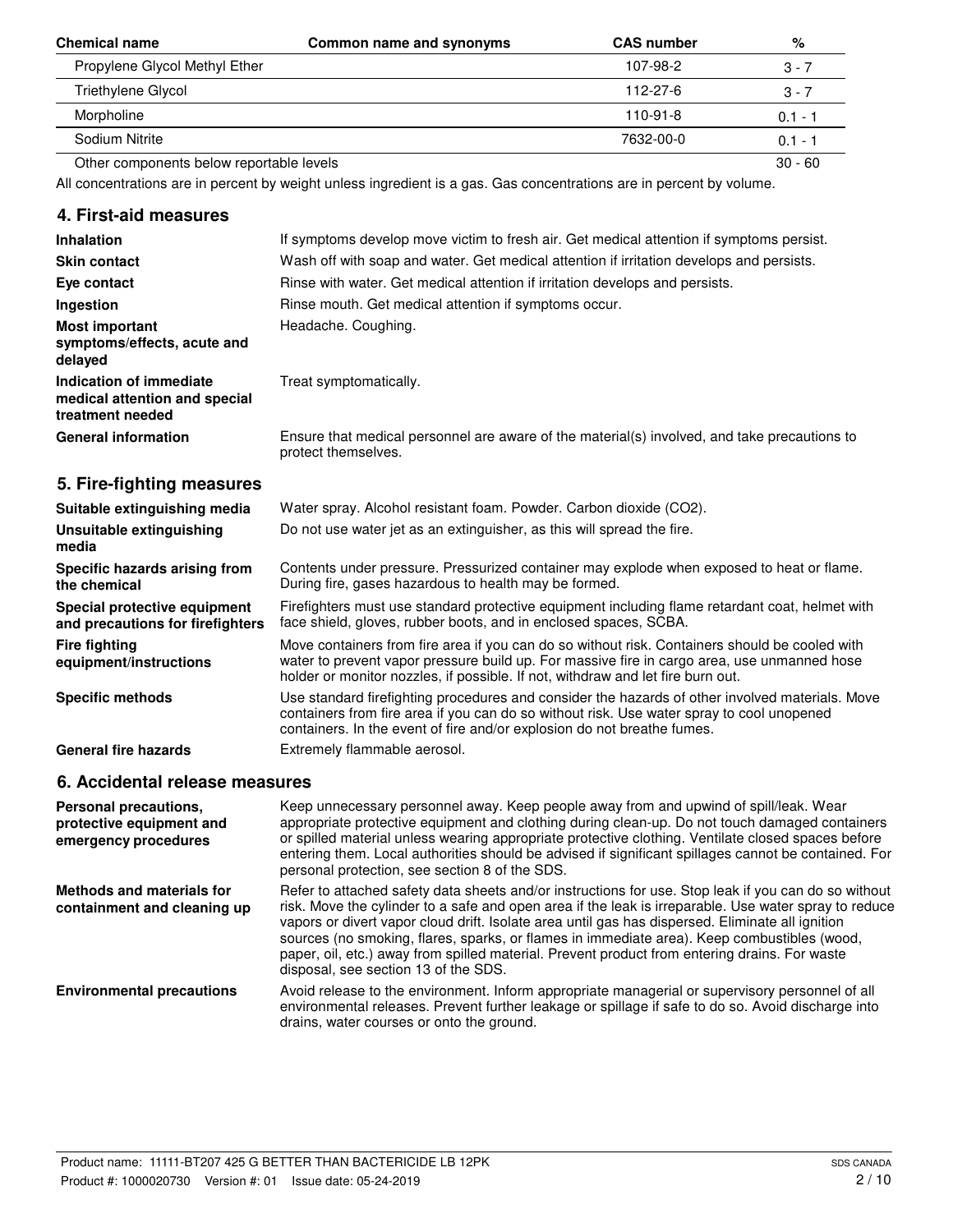# **7. Handling and storage**

| Precautions for safe handling                                   | Pressurized container: Do not pierce or burn, even after use. Do not use if spray button is missing<br>or defective. Do not spray on a naked flame or any other incandescent material. Do not smoke<br>while using or until sprayed surface is thoroughly dry. Do not cut, weld, solder, drill, grind, or<br>expose containers to heat, flame, sparks, or other sources of ignition. All equipment used when<br>handling the product must be grounded. Do not re-use empty containers. Use only in<br>well-ventilated areas. Wear appropriate personal protective equipment. Avoid release to the<br>environment. Observe good industrial hygiene practices. |
|-----------------------------------------------------------------|--------------------------------------------------------------------------------------------------------------------------------------------------------------------------------------------------------------------------------------------------------------------------------------------------------------------------------------------------------------------------------------------------------------------------------------------------------------------------------------------------------------------------------------------------------------------------------------------------------------------------------------------------------------|
| Conditions for safe storage,<br>including any incompatibilities | Level 2 Aerosol.                                                                                                                                                                                                                                                                                                                                                                                                                                                                                                                                                                                                                                             |
|                                                                 | Pressurized container. Protect from sunlight and do not expose to temperatures exceeding<br>50°C/122 °F. Do not puncture, incinerate or crush. Do not handle or store near an open flame,<br>heat or other sources of ignition. This material can accumulate static charge which may cause                                                                                                                                                                                                                                                                                                                                                                   |

spark and become an ignition source. Store away from incompatible materials (see Section 10 of

## **8. Exposure controls/personal protection**

the SDS).

| <b>Components</b>                                                             | <b>Type</b> | Value             |
|-------------------------------------------------------------------------------|-------------|-------------------|
| Ethyl Alcohol (CAS 64-17-5)                                                   | <b>STEL</b> | $1000$ ppm        |
| Morpholine (CAS 110-91-8)                                                     | TWA         | 20 ppm            |
| Propylene Glycol Methyl<br>Ether (CAS 107-98-2)                               | <b>STEL</b> | $100$ ppm         |
|                                                                               | <b>TWA</b>  | 50 ppm            |
| Canada. Alberta OELs (Occupational Health & Safety Code, Schedule 1, Table 2) |             |                   |
| <b>Components</b>                                                             | <b>Type</b> | Value             |
| Ethyl Alcohol (CAS 64-17-5)                                                   | <b>TWA</b>  | 1880 mg/m $3$     |
|                                                                               |             | 1000 ppm          |
| Morpholine (CAS 110-91-8)                                                     | <b>TWA</b>  | $71 \text{ mg/m}$ |
|                                                                               |             | 20 ppm            |
| Propane (CAS 74-98-6)                                                         | <b>TWA</b>  | $1000$ ppm        |
| Propylene Glycol Methyl<br>Ether (CAS 107-98-2)                               | <b>STEL</b> | 553 mg/m3         |
|                                                                               |             | $150$ ppm         |
|                                                                               | <b>TWA</b>  | $369$ mg/m $3$    |
|                                                                               |             | $100$ ppm         |

#### **Canada. British Columbia OELs. (Occupational Exposure Limits for Chemical Substances, Occupational Health and Safety Regulation 296/97, as amended)**

| <b>Components</b>                                                            | <b>Type</b> | Value                |  |
|------------------------------------------------------------------------------|-------------|----------------------|--|
| Ethyl Alcohol (CAS 64-17-5)                                                  | <b>STEL</b> | 1000 ppm             |  |
| Morpholine (CAS 110-91-8)                                                    | TWA         | 20 ppm               |  |
| Propylene Glycol Methyl<br>Ether (CAS 107-98-2)                              | <b>STEL</b> | 75 ppm               |  |
|                                                                              | TWA         | 50 ppm               |  |
| Canada. Manitoba OELs (Reg. 217/2006, The Workplace Safety And Health Act)   |             |                      |  |
| <b>Components</b>                                                            | Type        | Value                |  |
| Ethyl Alcohol (CAS 64-17-5)                                                  | <b>STEL</b> | 1000 ppm             |  |
| Morpholine (CAS 110-91-8)                                                    | TWA         | 20 ppm               |  |
| Propylene Glycol Methyl<br>Ether (CAS 107-98-2)                              | <b>STEL</b> | $100$ ppm            |  |
|                                                                              | <b>TWA</b>  | 50 ppm               |  |
| Canada. Ontario OELs. (Control of Exposure to Biological or Chemical Agents) |             |                      |  |
| <b>Components</b>                                                            | Type        | Value                |  |
| Ethyl Alcohol (CAS 64-17-5)                                                  | STEL        | 1000 ppm             |  |
| Morpholine (CAS 110-91-8)                                                    | <b>STEL</b> | $105 \text{ mg/m}$ 3 |  |
|                                                                              |             | 30 ppm               |  |
|                                                                              | <b>TWA</b>  | $70 \text{ mg/m}$    |  |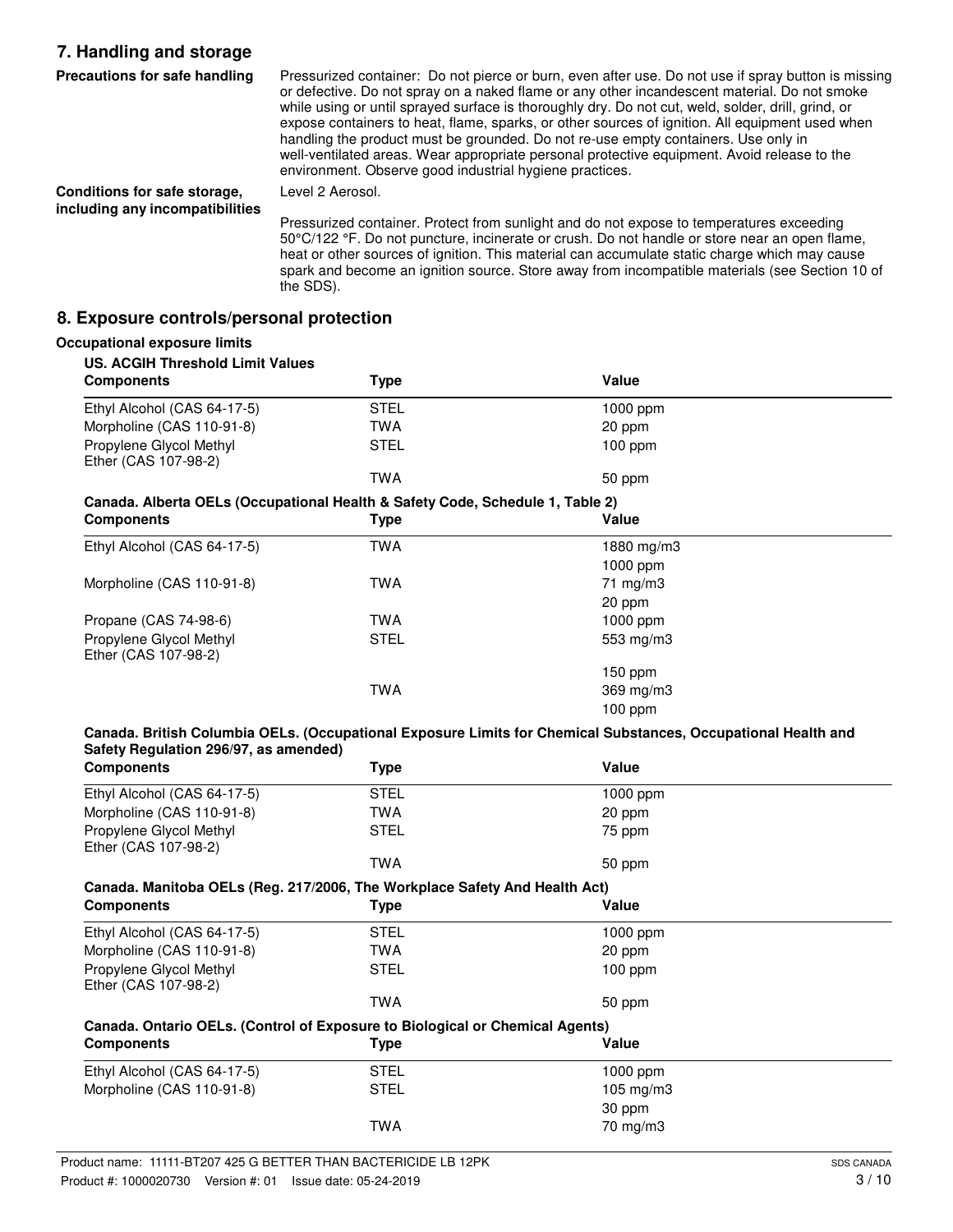| Canada. Ontario OELs. (Control of Exposure to Biological or Chemical Agents)<br><b>Components</b> |                                                                                                                                                                                                                                                                                                                                                                                                        | <b>Type</b>                                                                                                                | Value                                                                                                                |
|---------------------------------------------------------------------------------------------------|--------------------------------------------------------------------------------------------------------------------------------------------------------------------------------------------------------------------------------------------------------------------------------------------------------------------------------------------------------------------------------------------------------|----------------------------------------------------------------------------------------------------------------------------|----------------------------------------------------------------------------------------------------------------------|
|                                                                                                   |                                                                                                                                                                                                                                                                                                                                                                                                        |                                                                                                                            | 20 ppm                                                                                                               |
| Propylene Glycol Methyl<br>Ether (CAS 107-98-2)                                                   |                                                                                                                                                                                                                                                                                                                                                                                                        | <b>STEL</b>                                                                                                                | $150$ ppm                                                                                                            |
|                                                                                                   |                                                                                                                                                                                                                                                                                                                                                                                                        | <b>TWA</b>                                                                                                                 | $100$ ppm                                                                                                            |
| <b>Components</b>                                                                                 |                                                                                                                                                                                                                                                                                                                                                                                                        | <b>Type</b>                                                                                                                | Canada. Quebec OELs. (Ministry of Labor - Regulation Respecting the Quality of the Work Environment)<br><b>Value</b> |
| Ethyl Alcohol (CAS 64-17-5)                                                                       |                                                                                                                                                                                                                                                                                                                                                                                                        | <b>TWA</b>                                                                                                                 | 1880 mg/m3                                                                                                           |
|                                                                                                   |                                                                                                                                                                                                                                                                                                                                                                                                        |                                                                                                                            | 1000 ppm                                                                                                             |
| Morpholine (CAS 110-91-8)                                                                         |                                                                                                                                                                                                                                                                                                                                                                                                        | <b>TWA</b>                                                                                                                 | 71 mg/m3                                                                                                             |
| Propane (CAS 74-98-6)                                                                             |                                                                                                                                                                                                                                                                                                                                                                                                        | <b>TWA</b>                                                                                                                 | 20 ppm<br>1800 mg/m3                                                                                                 |
|                                                                                                   |                                                                                                                                                                                                                                                                                                                                                                                                        |                                                                                                                            | 1000 ppm                                                                                                             |
| Propylene Glycol Methyl                                                                           |                                                                                                                                                                                                                                                                                                                                                                                                        | <b>STEL</b>                                                                                                                | 553 mg/m3                                                                                                            |
| Ether (CAS 107-98-2)                                                                              |                                                                                                                                                                                                                                                                                                                                                                                                        |                                                                                                                            | 150 ppm                                                                                                              |
|                                                                                                   |                                                                                                                                                                                                                                                                                                                                                                                                        | <b>TWA</b>                                                                                                                 | 369 mg/m3                                                                                                            |
|                                                                                                   |                                                                                                                                                                                                                                                                                                                                                                                                        |                                                                                                                            | 100 ppm                                                                                                              |
| <b>Biological limit values</b>                                                                    |                                                                                                                                                                                                                                                                                                                                                                                                        |                                                                                                                            | No biological exposure limits noted for the ingredient(s).                                                           |
| <b>Exposure guidelines</b>                                                                        |                                                                                                                                                                                                                                                                                                                                                                                                        |                                                                                                                            |                                                                                                                      |
| Canada - Alberta OELs: Skin designation                                                           |                                                                                                                                                                                                                                                                                                                                                                                                        |                                                                                                                            |                                                                                                                      |
| Morpholine (CAS 110-91-8)                                                                         |                                                                                                                                                                                                                                                                                                                                                                                                        |                                                                                                                            | Can be absorbed through the skin.                                                                                    |
| Canada - British Columbia OELs: Skin designation                                                  |                                                                                                                                                                                                                                                                                                                                                                                                        |                                                                                                                            |                                                                                                                      |
| Morpholine (CAS 110-91-8)                                                                         |                                                                                                                                                                                                                                                                                                                                                                                                        |                                                                                                                            | Can be absorbed through the skin.                                                                                    |
| Canada - Manitoba OELs: Skin designation                                                          |                                                                                                                                                                                                                                                                                                                                                                                                        |                                                                                                                            |                                                                                                                      |
| Morpholine (CAS 110-91-8)<br>Canada - Ontario OELs: Skin designation                              |                                                                                                                                                                                                                                                                                                                                                                                                        |                                                                                                                            | Can be absorbed through the skin.                                                                                    |
| Morpholine (CAS 110-91-8)<br>Canada - Quebec OELs: Skin designation                               |                                                                                                                                                                                                                                                                                                                                                                                                        |                                                                                                                            | Can be absorbed through the skin.                                                                                    |
| Morpholine (CAS 110-91-8)                                                                         |                                                                                                                                                                                                                                                                                                                                                                                                        |                                                                                                                            | Can be absorbed through the skin.                                                                                    |
| Canada - Saskatchewan OELs: Skin designation                                                      |                                                                                                                                                                                                                                                                                                                                                                                                        |                                                                                                                            |                                                                                                                      |
| Morpholine (CAS 110-91-8)<br>US ACGIH Threshold Limit Values: Skin designation                    |                                                                                                                                                                                                                                                                                                                                                                                                        |                                                                                                                            | Can be absorbed through the skin.                                                                                    |
| Morpholine (CAS 110-91-8)                                                                         |                                                                                                                                                                                                                                                                                                                                                                                                        |                                                                                                                            | Can be absorbed through the skin.                                                                                    |
| <b>Appropriate engineering</b><br>controls                                                        | Good general ventilation (typically 10 air changes per hour) should be used. Ventilation rates<br>should be matched to conditions. If applicable, use process enclosures, local exhaust ventilation,<br>or other engineering controls to maintain airborne levels below recommended exposure limits. If<br>exposure limits have not been established, maintain airborne levels to an acceptable level. |                                                                                                                            |                                                                                                                      |
| Individual protection measures, such as personal protective equipment<br>Eye/face protection      |                                                                                                                                                                                                                                                                                                                                                                                                        |                                                                                                                            | Wear safety glasses with side shields (or goggles).                                                                  |
| <b>Skin protection</b>                                                                            |                                                                                                                                                                                                                                                                                                                                                                                                        |                                                                                                                            |                                                                                                                      |
| <b>Hand protection</b>                                                                            | supplier.                                                                                                                                                                                                                                                                                                                                                                                              |                                                                                                                            | Wear appropriate chemical resistant gloves. Suitable gloves can be recommended by the glove                          |
| <b>Other</b>                                                                                      |                                                                                                                                                                                                                                                                                                                                                                                                        | Wear suitable protective clothing.                                                                                         |                                                                                                                      |
| <b>Respiratory protection</b>                                                                     |                                                                                                                                                                                                                                                                                                                                                                                                        | If permissible levels are exceeded use NIOSH mechanical filter / organic vapor cartridge or an<br>air-supplied respirator. |                                                                                                                      |
| <b>Thermal hazards</b>                                                                            |                                                                                                                                                                                                                                                                                                                                                                                                        |                                                                                                                            | Wear appropriate thermal protective clothing, when necessary.                                                        |
| <b>General hygiene</b><br>considerations                                                          | When using do not smoke. Always observe good personal hygiene measures, such as washing<br>after handling the material and before eating, drinking, and/or smoking. Routinely wash work<br>clothing and protective equipment to remove contaminants.                                                                                                                                                   |                                                                                                                            |                                                                                                                      |
| 9. Physical and chemical properties                                                               |                                                                                                                                                                                                                                                                                                                                                                                                        |                                                                                                                            |                                                                                                                      |

| Appearance            |          |
|-----------------------|----------|
| <b>Physical state</b> | Gas.     |
| Form                  | Aerosol. |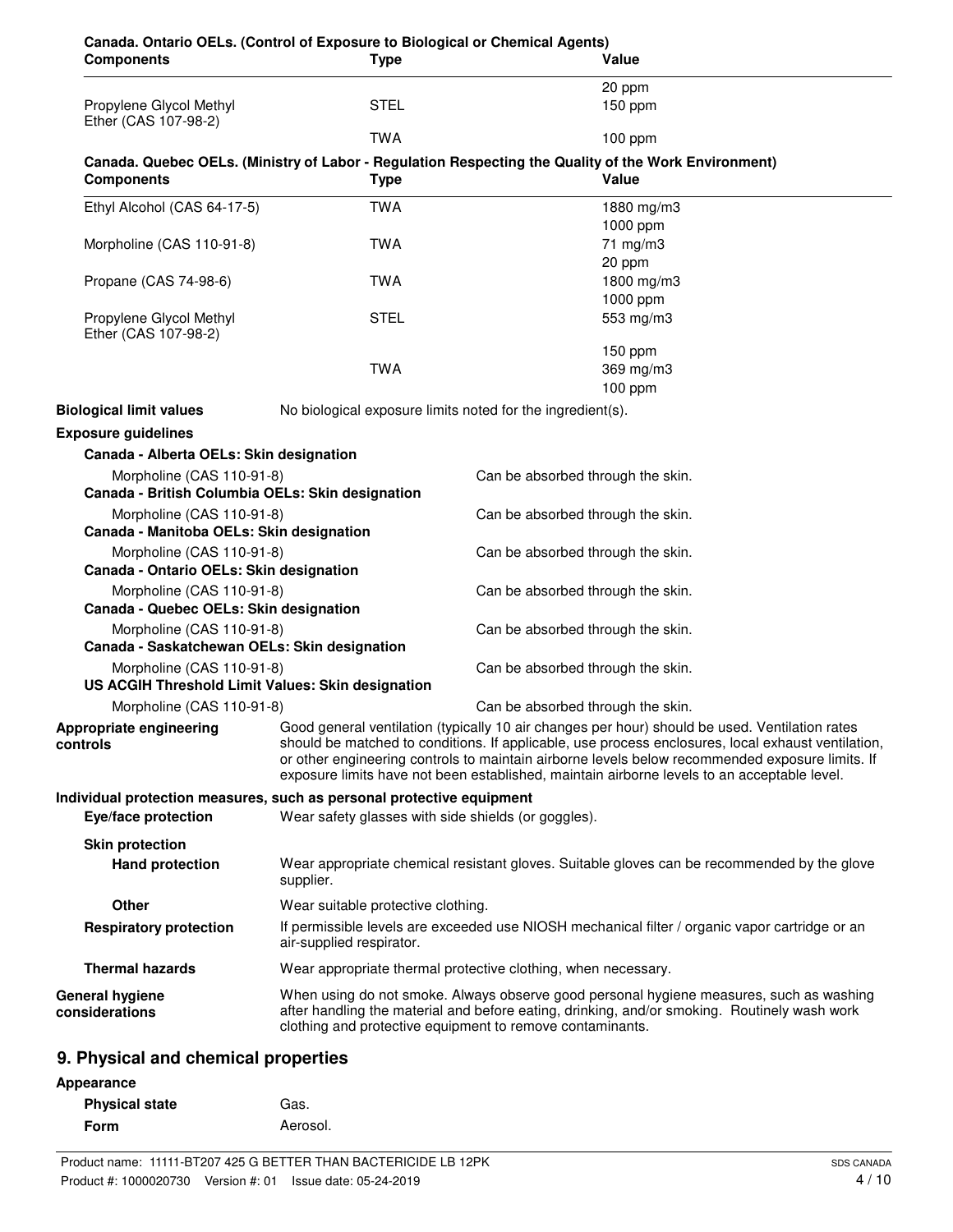| Color                                             | Not available.                                               |
|---------------------------------------------------|--------------------------------------------------------------|
| Odor                                              | Not available.                                               |
| <b>Odor threshold</b>                             | Not available.                                               |
| рH                                                | Not available.                                               |
| Melting point/freezing point                      | Not available.                                               |
| Initial boiling point and boiling<br>range        | 159.42 °F (70.79 °C) estimated                               |
| <b>Flash point</b>                                | -156.0 $\degree$ F (-104.4 $\degree$ C) PROPELLANT estimated |
| <b>Evaporation rate</b>                           | Not available.                                               |
| Flammability (solid, gas)                         | Not available.                                               |
| Upper/lower flammability or explosive limits      |                                                              |
| <b>Flammability limit - lower</b><br>(%)          | 4.1 % estimated                                              |
| <b>Flammability limit - upper</b><br>(%)          | 13.7 % estimated                                             |
| Explosive limit - lower (%)                       | Not available.                                               |
| Explosive limit - upper (%)                       | Not available.                                               |
| Vapor pressure                                    | Not available.                                               |
| <b>Vapor density</b>                              | Not available.                                               |
| <b>Relative density</b>                           | Not available.                                               |
| Solubility(ies)                                   |                                                              |
| Solubility (water)                                | Not available.                                               |
| <b>Partition coefficient</b><br>(n-octanol/water) | Not available.                                               |
| <b>Auto-ignition temperature</b>                  | Not available.                                               |
| <b>Decomposition temperature</b>                  | Not available.                                               |
| <b>Viscosity</b>                                  | Not available.                                               |
| <b>Other information</b>                          |                                                              |
| <b>Explosive properties</b>                       | Not explosive.                                               |
| <b>Oxidizing properties</b>                       | Not oxidizing.                                               |
|                                                   |                                                              |

## **10. Stability and reactivity**

| Reactivity                                   | The product is stable and non-reactive under normal conditions of use, storage and transport. |
|----------------------------------------------|-----------------------------------------------------------------------------------------------|
| <b>Chemical stability</b>                    | Material is stable under normal conditions.                                                   |
| <b>Possibility of hazardous</b><br>reactions | Hazardous polymerization does not occur.                                                      |
| <b>Conditions to avoid</b>                   | Avoid temperatures exceeding the flash point. Contact with incompatible materials.            |
| Incompatible materials                       | Strong oxidizing agents. Nitrates. Fluorine. Chlorine.                                        |
| <b>Hazardous decomposition</b><br>products   | No hazardous decomposition products are known.                                                |

# **11. Toxicological information**

### **Information on likely routes of exposure**

| <b>Inhalation</b>                                                                  | No adverse effects due to inhalation are expected.       |
|------------------------------------------------------------------------------------|----------------------------------------------------------|
| <b>Skin contact</b>                                                                | No adverse effects due to skin contact are expected.     |
| Eye contact                                                                        | Direct contact with eyes may cause temporary irritation. |
| Ingestion                                                                          | Expected to be a low ingestion hazard.                   |
| Symptoms related to the<br>physical, chemical and<br>toxicological characteristics | Headache. Coughing.                                      |
| Information on toxicological effects                                               |                                                          |

# **Acute toxicity**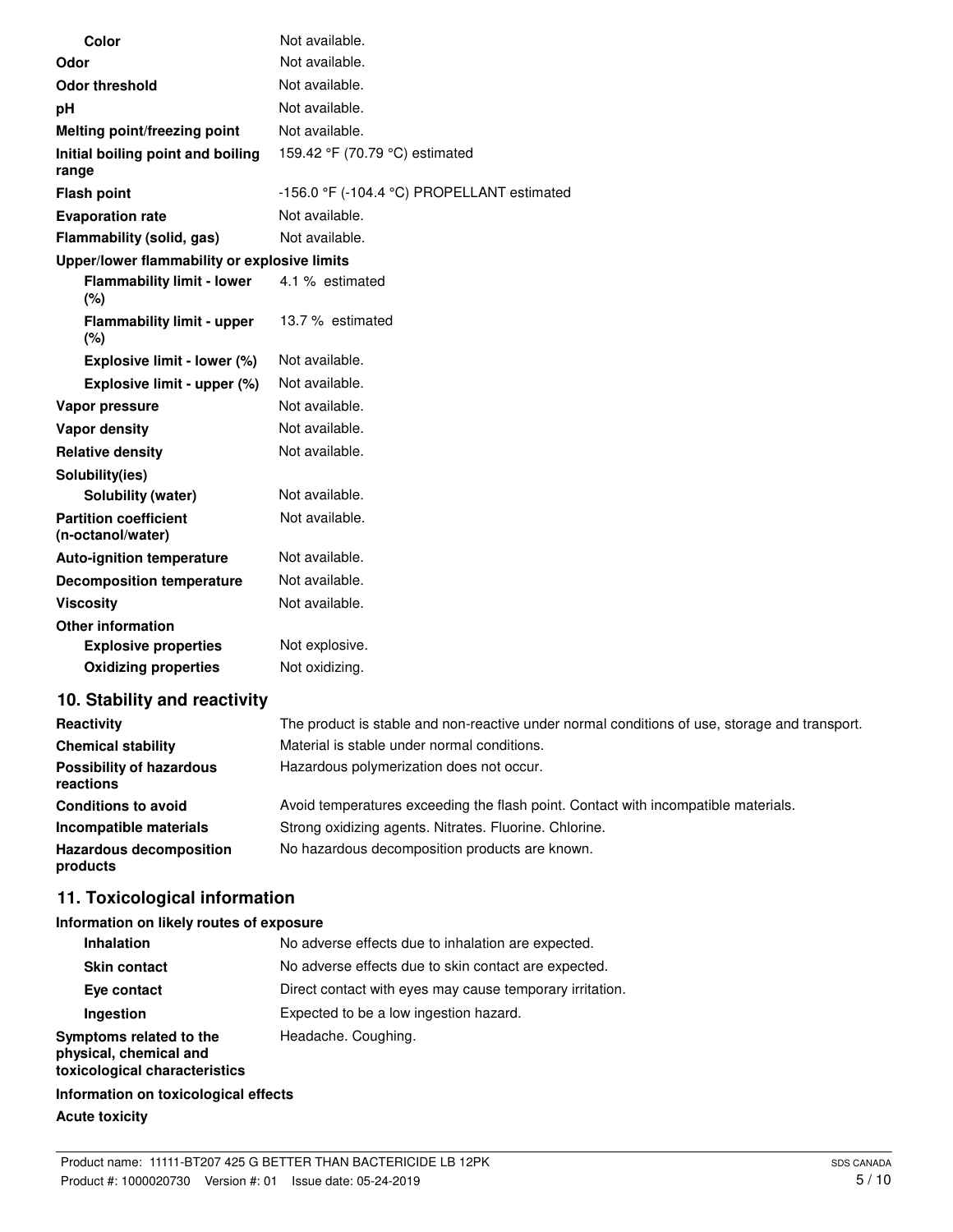| <b>Components</b> |                                              | <b>Species</b> | <b>Test Results</b>         |  |
|-------------------|----------------------------------------------|----------------|-----------------------------|--|
|                   | Ethyl Alcohol (CAS 64-17-5)                  |                |                             |  |
|                   | <b>Acute</b>                                 |                |                             |  |
|                   | Inhalation                                   |                |                             |  |
|                   | <b>LC50</b>                                  | Cat            | 85.41 mg/l, 4.5 Hours       |  |
|                   |                                              |                | 43.68 mg/l, 6 Hours         |  |
|                   |                                              | Mouse          | > 60000 ppm                 |  |
|                   |                                              |                | 79.43 mg/l, 134 Minutes     |  |
|                   |                                              | Rat            | > 115.9 mg/l, 4 Hours       |  |
|                   |                                              |                | 51.3 mg/l, 6 Hours          |  |
|                   | Oral                                         |                |                             |  |
|                   | LD50                                         | Monkey         | 6000 mg/kg                  |  |
|                   |                                              | Mouse          | 10500 ml/kg                 |  |
|                   |                                              | Pig            | > 5000 mg/kg                |  |
|                   |                                              | Rat            | 10470 mg/kg                 |  |
|                   |                                              |                |                             |  |
|                   |                                              |                | 7800 ml/kg                  |  |
|                   | Morpholine (CAS 110-91-8)                    |                |                             |  |
|                   | <b>Acute</b><br><b>Dermal</b>                |                |                             |  |
|                   | LD50                                         | Rabbit         | 500 mg/kg, 24 Hours         |  |
|                   |                                              |                | 0.31 - 0.81 ml/kg, 24 Hours |  |
|                   |                                              |                |                             |  |
|                   | Oral<br>LD50                                 | Guinea pig     | 900 mg/kg                   |  |
|                   |                                              | Rat            |                             |  |
|                   |                                              |                | 1050 mg/kg                  |  |
|                   | Propane (CAS 74-98-6)                        |                |                             |  |
|                   | <b>Acute</b><br>Inhalation                   |                |                             |  |
|                   | LC50                                         | Mouse          | 1237 mg/l, 120 Minutes      |  |
|                   |                                              |                | 52 %, 120 Minutes           |  |
|                   |                                              |                |                             |  |
|                   |                                              | Rat            | 1355 mg/l                   |  |
|                   |                                              |                | 658 mg/l/4h                 |  |
|                   | Propylene Glycol Methyl Ether (CAS 107-98-2) |                |                             |  |
|                   | <b>Acute</b>                                 |                |                             |  |
|                   | <b>Dermal</b><br>LD50                        | Rabbit         | > 13000 mg/kg, 24 Hours     |  |
|                   |                                              |                |                             |  |
|                   |                                              |                | 14.1 ml/kg, 24 Hours        |  |
|                   |                                              | Rat            | > 2000 mg/kg, Days          |  |
|                   | Inhalation                                   |                |                             |  |
|                   | LC100                                        | Rat            | 10400 ppm                   |  |
|                   | LC50                                         | Mouse          | 6000 - 7000 ppm, 6 Hours    |  |
|                   | Oral                                         |                |                             |  |
|                   | LD50                                         | Dog            | 9000 mg/kg                  |  |
|                   |                                              | Rat            | 3739 mg/kg                  |  |
|                   |                                              |                | 5.66 ml/kg                  |  |
|                   | Sodium Nitrite (CAS 7632-00-0)               |                |                             |  |
|                   | <b>Acute</b>                                 |                |                             |  |
|                   | Oral                                         |                |                             |  |
|                   | LD50                                         | Rat            | 180 mg/kg                   |  |
|                   |                                              |                |                             |  |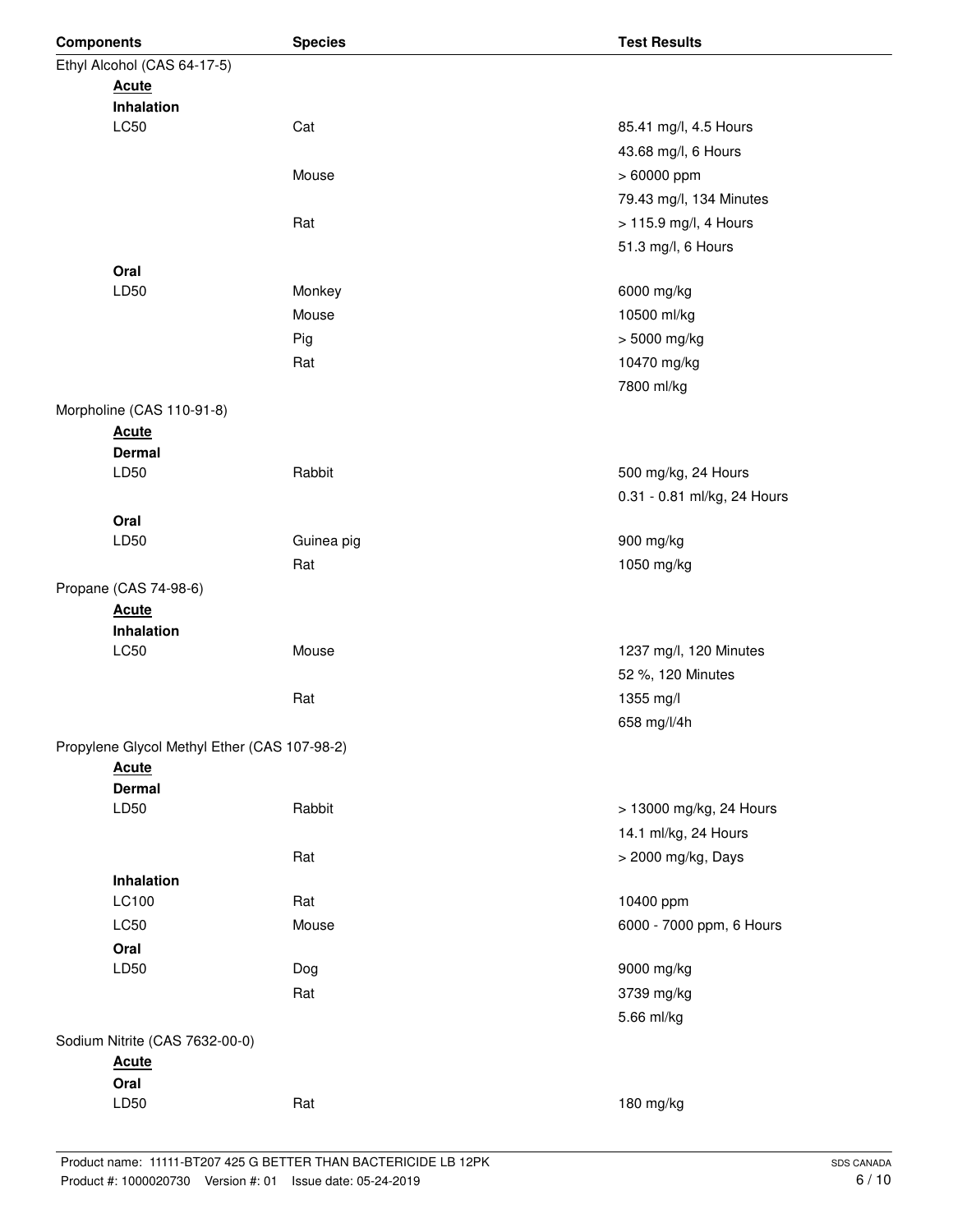| <b>Components</b>                                                                                                                                                     | <b>Species</b>                                                                                                                                                                                                             |                                                                              |                                                           | <b>Test Results</b>                                                                      |
|-----------------------------------------------------------------------------------------------------------------------------------------------------------------------|----------------------------------------------------------------------------------------------------------------------------------------------------------------------------------------------------------------------------|------------------------------------------------------------------------------|-----------------------------------------------------------|------------------------------------------------------------------------------------------|
| Triethylene Glycol (CAS 112-27-6)                                                                                                                                     |                                                                                                                                                                                                                            |                                                                              |                                                           |                                                                                          |
| <u>Acute</u>                                                                                                                                                          |                                                                                                                                                                                                                            |                                                                              |                                                           |                                                                                          |
| <b>Dermal</b>                                                                                                                                                         |                                                                                                                                                                                                                            |                                                                              |                                                           |                                                                                          |
| LD50                                                                                                                                                                  | Rabbit                                                                                                                                                                                                                     |                                                                              |                                                           | 16 ml/kg, 24 Hours                                                                       |
| Oral                                                                                                                                                                  |                                                                                                                                                                                                                            |                                                                              |                                                           |                                                                                          |
| LD50                                                                                                                                                                  | Rat                                                                                                                                                                                                                        |                                                                              |                                                           | > 2000 mg/kg                                                                             |
|                                                                                                                                                                       |                                                                                                                                                                                                                            |                                                                              |                                                           | $> 16$ ml/kg                                                                             |
| * Estimates for product may be based on additional component data not shown.                                                                                          |                                                                                                                                                                                                                            |                                                                              |                                                           |                                                                                          |
| <b>Skin corrosion/irritation</b>                                                                                                                                      |                                                                                                                                                                                                                            |                                                                              | Prolonged skin contact may cause temporary irritation.    |                                                                                          |
| Serious eye damage/eye<br>irritation                                                                                                                                  |                                                                                                                                                                                                                            | Direct contact with eyes may cause temporary irritation.                     |                                                           |                                                                                          |
| Respiratory or skin sensitization                                                                                                                                     |                                                                                                                                                                                                                            |                                                                              |                                                           |                                                                                          |
| <b>Respiratory sensitization</b>                                                                                                                                      | Not a respiratory sensitizer.                                                                                                                                                                                              |                                                                              |                                                           |                                                                                          |
| <b>Skin sensitization</b>                                                                                                                                             |                                                                                                                                                                                                                            |                                                                              | This product is not expected to cause skin sensitization. |                                                                                          |
| <b>Germ cell mutagenicity</b>                                                                                                                                         | mutagenic or genotoxic.                                                                                                                                                                                                    |                                                                              |                                                           | No data available to indicate product or any components present at greater than 0.1% are |
| Carcinogenicity                                                                                                                                                       |                                                                                                                                                                                                                            |                                                                              |                                                           |                                                                                          |
| <b>ACGIH Carcinogens</b>                                                                                                                                              |                                                                                                                                                                                                                            |                                                                              |                                                           |                                                                                          |
| Morpholine (CAS 110-91-8)<br>A4 Not classifiable as a human carcinogen.<br>Propylene Glycol Methyl Ether (CAS 107-98-2)<br>A4 Not classifiable as a human carcinogen. |                                                                                                                                                                                                                            |                                                                              |                                                           |                                                                                          |
| Canada - Manitoba OELs: carcinogenicity                                                                                                                               |                                                                                                                                                                                                                            |                                                                              |                                                           |                                                                                          |
| MORPHOLINE (CAS 110-91-8)                                                                                                                                             | 1-METHOXY-2-PROPANOL (PGME) (CAS 107-98-2)<br>Not classifiable as a human carcinogen.<br>Confirmed animal carcinogen with unknown relevance to humans.<br>ETHANOL (CAS 64-17-5)<br>Not classifiable as a human carcinogen. |                                                                              |                                                           |                                                                                          |
| IARC Monographs. Overall Evaluation of Carcinogenicity                                                                                                                |                                                                                                                                                                                                                            |                                                                              |                                                           |                                                                                          |
| Morpholine (CAS 110-91-8)                                                                                                                                             |                                                                                                                                                                                                                            |                                                                              |                                                           | 3 Not classifiable as to carcinogenicity to humans.                                      |
| <b>Reproductive toxicity</b>                                                                                                                                          |                                                                                                                                                                                                                            | This product is not expected to cause reproductive or developmental effects. |                                                           |                                                                                          |
| Specific target organ toxicity -<br>single exposure                                                                                                                   | Not classified.                                                                                                                                                                                                            |                                                                              |                                                           |                                                                                          |
| Specific target organ toxicity -<br>repeated exposure                                                                                                                 | Not classified.                                                                                                                                                                                                            |                                                                              |                                                           |                                                                                          |
| <b>Aspiration hazard</b>                                                                                                                                              |                                                                                                                                                                                                                            | Not likely, due to the form of the product.                                  |                                                           |                                                                                          |
| 12. Ecological information                                                                                                                                            |                                                                                                                                                                                                                            |                                                                              |                                                           |                                                                                          |
| <b>Ecotoxicity</b>                                                                                                                                                    |                                                                                                                                                                                                                            |                                                                              | Harmful to aquatic life with long lasting effects.        |                                                                                          |
| <b>Components</b>                                                                                                                                                     |                                                                                                                                                                                                                            | <b>Species</b>                                                               |                                                           | <b>Test Results</b>                                                                      |
| Ethyl Alcohol (CAS 64-17-5)                                                                                                                                           |                                                                                                                                                                                                                            |                                                                              |                                                           |                                                                                          |
| <b>Aquatic</b>                                                                                                                                                        |                                                                                                                                                                                                                            |                                                                              |                                                           |                                                                                          |
| Crustacea                                                                                                                                                             | <b>EC50</b>                                                                                                                                                                                                                | Water flea (Daphnia magna)                                                   |                                                           | 7700 - 11200 mg/l, 48 hours                                                              |
| Fish                                                                                                                                                                  | <b>LC50</b>                                                                                                                                                                                                                |                                                                              |                                                           | Fathead minnow (Pimephales promelas) > 100.1 mg/l, 96 hours                              |
| Morpholine (CAS 110-91-8)                                                                                                                                             |                                                                                                                                                                                                                            |                                                                              |                                                           |                                                                                          |
| <b>Aquatic</b>                                                                                                                                                        |                                                                                                                                                                                                                            |                                                                              |                                                           |                                                                                          |
| Fish                                                                                                                                                                  | LC50                                                                                                                                                                                                                       | Zebra danio (Danio rerio)                                                    |                                                           | $> 1$ mg/l, 96 hours                                                                     |
| Propylene Glycol Methyl Ether (CAS 107-98-2)<br><b>Aquatic</b>                                                                                                        |                                                                                                                                                                                                                            |                                                                              |                                                           |                                                                                          |
| Crustacea                                                                                                                                                             | <b>EC50</b>                                                                                                                                                                                                                | Daphnia                                                                      |                                                           | 23300 mg/L, 48 Hours                                                                     |
| Sodium Nitrite (CAS 7632-00-0)<br><b>Aquatic</b>                                                                                                                      |                                                                                                                                                                                                                            |                                                                              |                                                           |                                                                                          |
| Crustacea                                                                                                                                                             | <b>EC50</b>                                                                                                                                                                                                                | ensis)                                                                       | Greasyback shrimp (Metapenaeus                            | 16.14 - 26.61 mg/l, 48 hours                                                             |

Fish LC50 Rainbow trout,donaldson trout 0.15 - 0.25 mg/l, 96 hours (Oncorhynchus mykiss)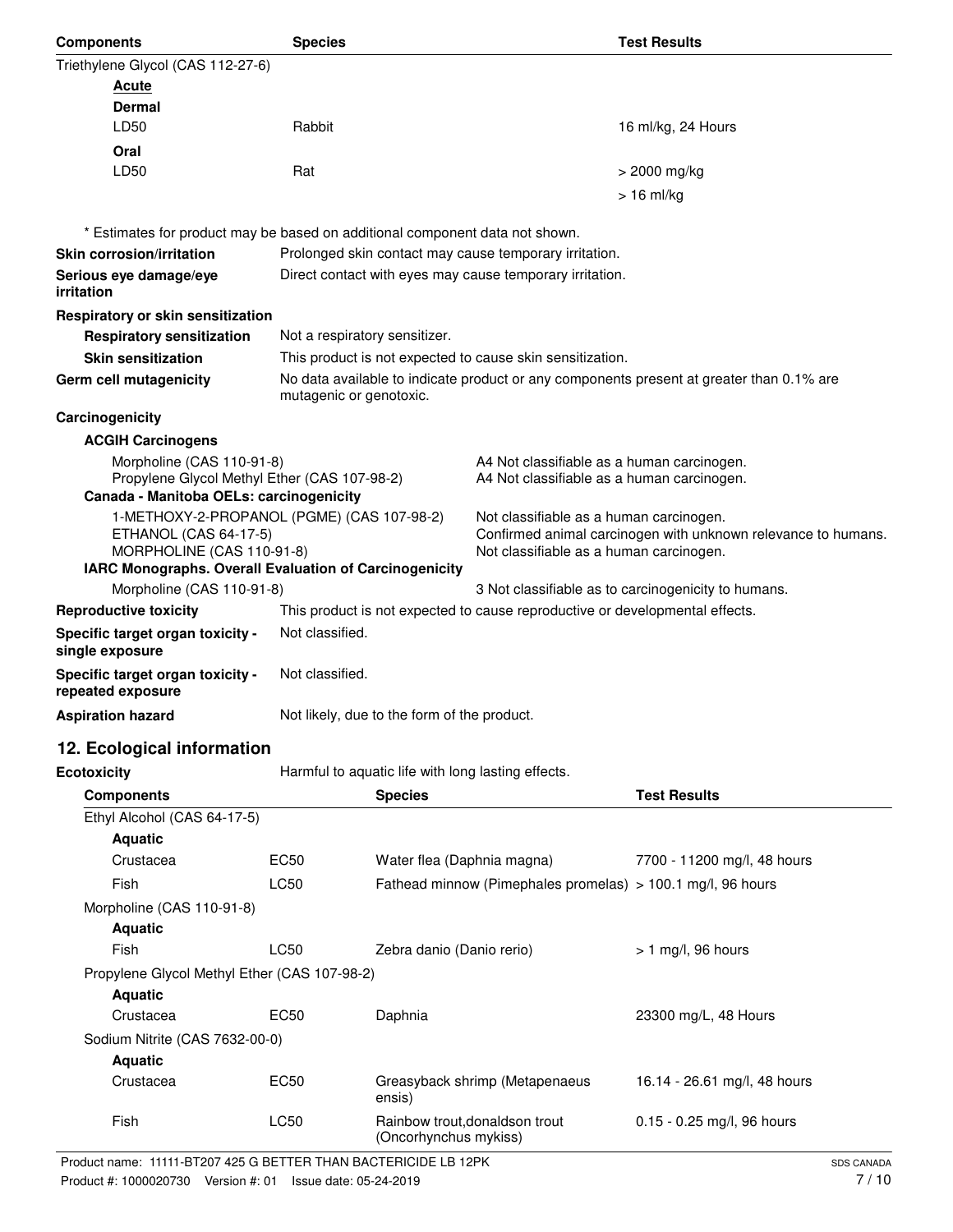| <b>Components</b>                                                                                                                                                                                                                       |                                                                                                                                                                                                                                                  | <b>Species</b>                                                                                       | <b>Test Results</b>      |  |
|-----------------------------------------------------------------------------------------------------------------------------------------------------------------------------------------------------------------------------------------|--------------------------------------------------------------------------------------------------------------------------------------------------------------------------------------------------------------------------------------------------|------------------------------------------------------------------------------------------------------|--------------------------|--|
| Triethylene Glycol (CAS 112-27-6)                                                                                                                                                                                                       |                                                                                                                                                                                                                                                  |                                                                                                      |                          |  |
| <b>Aquatic</b>                                                                                                                                                                                                                          |                                                                                                                                                                                                                                                  |                                                                                                      |                          |  |
| Crustacea                                                                                                                                                                                                                               | EC50                                                                                                                                                                                                                                             | Daphnia                                                                                              | 42426 mg/L, 48 Hours     |  |
|                                                                                                                                                                                                                                         |                                                                                                                                                                                                                                                  | Water flea (Daphnia magna)                                                                           | 48.9 - 56 mg/l, 48 hours |  |
| Fish                                                                                                                                                                                                                                    | LC50                                                                                                                                                                                                                                             | Bluegill (Lepomis macrochirus)                                                                       | > 10000 mg/l, 96 hours   |  |
|                                                                                                                                                                                                                                         |                                                                                                                                                                                                                                                  |                                                                                                      |                          |  |
|                                                                                                                                                                                                                                         |                                                                                                                                                                                                                                                  | * Estimates for product may be based on additional component data not shown.                         |                          |  |
| Persistence and degradability                                                                                                                                                                                                           |                                                                                                                                                                                                                                                  | No data is available on the degradability of this product.                                           |                          |  |
| <b>Bioaccumulative potential</b>                                                                                                                                                                                                        |                                                                                                                                                                                                                                                  |                                                                                                      |                          |  |
| Partition coefficient n-octanol / water (log Kow)                                                                                                                                                                                       |                                                                                                                                                                                                                                                  |                                                                                                      |                          |  |
| Ethyl Alcohol                                                                                                                                                                                                                           |                                                                                                                                                                                                                                                  | $-0.31$                                                                                              |                          |  |
| Morpholine                                                                                                                                                                                                                              |                                                                                                                                                                                                                                                  | $-0.86$                                                                                              |                          |  |
| Propane<br>Mobility in soil                                                                                                                                                                                                             | No data available.                                                                                                                                                                                                                               | 2.36                                                                                                 |                          |  |
|                                                                                                                                                                                                                                         |                                                                                                                                                                                                                                                  |                                                                                                      |                          |  |
| Other adverse effects                                                                                                                                                                                                                   | No other adverse environmental effects (e.g. ozone depletion, photochemical ozone creation<br>potential, endocrine disruption, global warming potential) are expected from this component.                                                       |                                                                                                      |                          |  |
| 13. Disposal considerations                                                                                                                                                                                                             |                                                                                                                                                                                                                                                  |                                                                                                      |                          |  |
| <b>Disposal instructions</b>                                                                                                                                                                                                            |                                                                                                                                                                                                                                                  | Collect and reclaim or dispose in sealed containers at licensed waste disposal site. Contents        |                          |  |
|                                                                                                                                                                                                                                         | under pressure. Do not puncture, incinerate or crush. Do not allow this material to drain into<br>sewers/water supplies. Do not contaminate ponds, waterways or ditches with chemical or used                                                    |                                                                                                      |                          |  |
|                                                                                                                                                                                                                                         | container. Dispose of contents/container in accordance with local/regional/national/international                                                                                                                                                |                                                                                                      |                          |  |
|                                                                                                                                                                                                                                         | regulations.                                                                                                                                                                                                                                     |                                                                                                      |                          |  |
| <b>Local disposal regulations</b>                                                                                                                                                                                                       | Dispose in accordance with all applicable regulations.                                                                                                                                                                                           |                                                                                                      |                          |  |
| Hazardous waste code                                                                                                                                                                                                                    | The waste code should be assigned in discussion between the user, the producer and the waste<br>disposal company.                                                                                                                                |                                                                                                      |                          |  |
| Waste from residues / unused<br>Dispose of in accordance with local regulations. Empty containers or liners may retain some<br>product residues. This material and its container must be disposed of in a safe manner (see:<br>products |                                                                                                                                                                                                                                                  |                                                                                                      |                          |  |
| <b>Contaminated packaging</b>                                                                                                                                                                                                           | Disposal instructions).                                                                                                                                                                                                                          |                                                                                                      |                          |  |
|                                                                                                                                                                                                                                         | Since emptied containers may retain product residue, follow label warnings even after container is<br>emptied. Empty containers should be taken to an approved waste handling site for recycling or<br>disposal. Do not re-use empty containers. |                                                                                                      |                          |  |
| 14. Transport information                                                                                                                                                                                                               |                                                                                                                                                                                                                                                  |                                                                                                      |                          |  |
| TDG                                                                                                                                                                                                                                     |                                                                                                                                                                                                                                                  |                                                                                                      |                          |  |
| UN number                                                                                                                                                                                                                               | UN1950                                                                                                                                                                                                                                           |                                                                                                      |                          |  |
| UN proper shipping name                                                                                                                                                                                                                 | AEROSOLS, flammable                                                                                                                                                                                                                              |                                                                                                      |                          |  |
| <b>Transport hazard class(es)</b>                                                                                                                                                                                                       |                                                                                                                                                                                                                                                  |                                                                                                      |                          |  |
| <b>Class</b>                                                                                                                                                                                                                            | 2.1                                                                                                                                                                                                                                              |                                                                                                      |                          |  |
| <b>Subsidiary risk</b>                                                                                                                                                                                                                  |                                                                                                                                                                                                                                                  |                                                                                                      |                          |  |
| Packing group<br><b>Environmental hazards</b>                                                                                                                                                                                           | Not applicable.<br>D                                                                                                                                                                                                                             |                                                                                                      |                          |  |
|                                                                                                                                                                                                                                         | Special precautions for user Read safety instructions, SDS and emergency procedures before handling.                                                                                                                                             |                                                                                                      |                          |  |
| IATA                                                                                                                                                                                                                                    |                                                                                                                                                                                                                                                  |                                                                                                      |                          |  |
| <b>UN number</b>                                                                                                                                                                                                                        | <b>UN1950</b>                                                                                                                                                                                                                                    |                                                                                                      |                          |  |
| UN proper shipping name<br><b>Transport hazard class(es)</b>                                                                                                                                                                            | Aerosols, flammable                                                                                                                                                                                                                              |                                                                                                      |                          |  |
| <b>Class</b>                                                                                                                                                                                                                            | 2.1                                                                                                                                                                                                                                              |                                                                                                      |                          |  |
| <b>Subsidiary risk</b>                                                                                                                                                                                                                  |                                                                                                                                                                                                                                                  |                                                                                                      |                          |  |
| Label(s)                                                                                                                                                                                                                                | 2.1                                                                                                                                                                                                                                              |                                                                                                      |                          |  |
| Packing group                                                                                                                                                                                                                           | Not applicable.                                                                                                                                                                                                                                  |                                                                                                      |                          |  |
| <b>Environmental hazards</b><br><b>ERG Code</b>                                                                                                                                                                                         | No.<br>10L                                                                                                                                                                                                                                       |                                                                                                      |                          |  |
| <b>Other information</b>                                                                                                                                                                                                                |                                                                                                                                                                                                                                                  | Special precautions for user Read safety instructions, SDS and emergency procedures before handling. |                          |  |
| Passenger and cargo<br>aircraft                                                                                                                                                                                                         | Allowed with restrictions.                                                                                                                                                                                                                       |                                                                                                      |                          |  |
| Cargo aircraft only                                                                                                                                                                                                                     | Allowed with restrictions.                                                                                                                                                                                                                       |                                                                                                      |                          |  |
|                                                                                                                                                                                                                                         |                                                                                                                                                                                                                                                  |                                                                                                      |                          |  |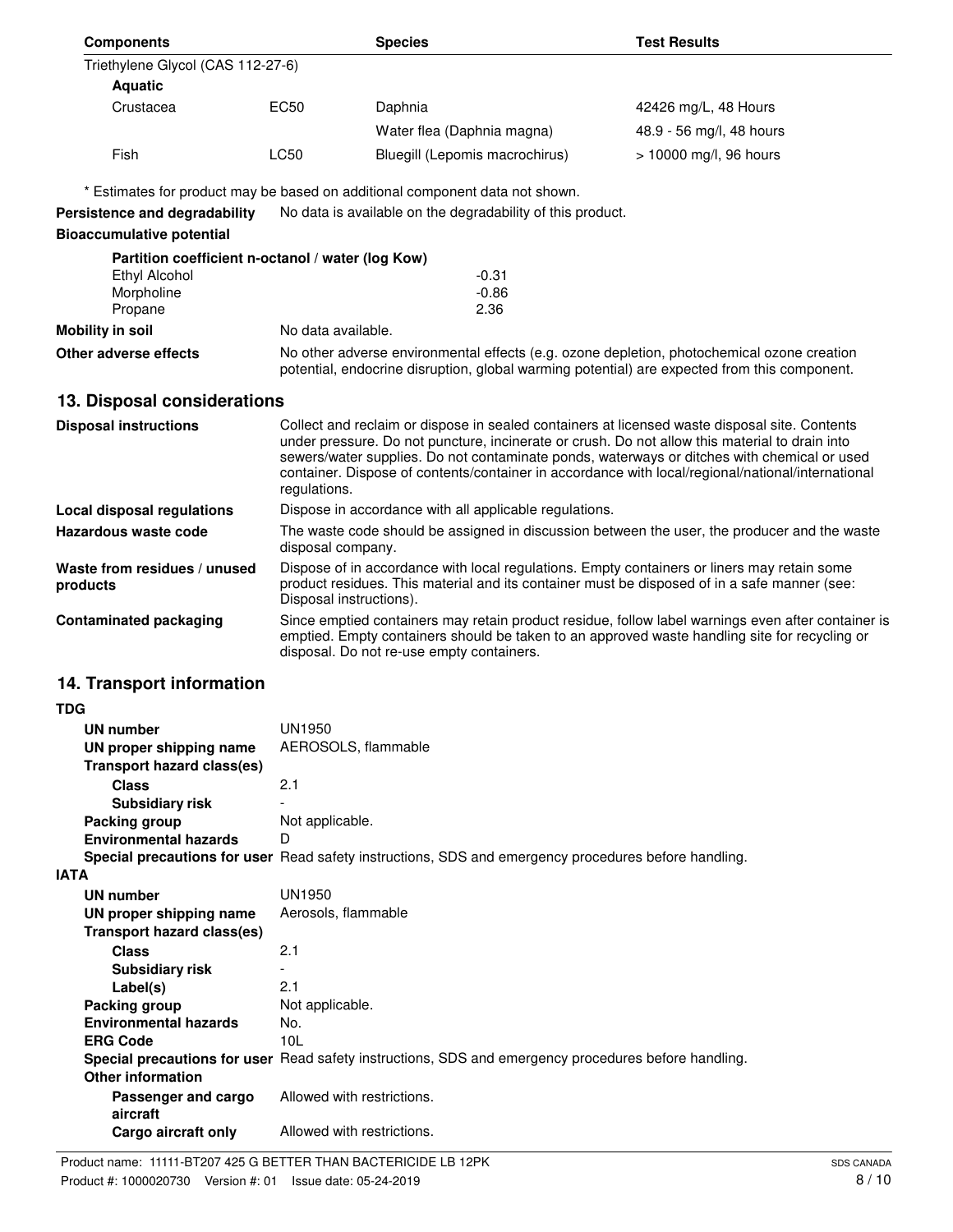## **IMDG**

| UN number                    | UN1950                                                                                               |
|------------------------------|------------------------------------------------------------------------------------------------------|
| UN proper shipping name      | <b>AEROSOLS</b>                                                                                      |
| Transport hazard class(es)   |                                                                                                      |
| <b>Class</b>                 | 2.1                                                                                                  |
| <b>Subsidiary risk</b>       |                                                                                                      |
| Label(s)                     | 2.1                                                                                                  |
| Packing group                | Not applicable.                                                                                      |
| <b>Environmental hazards</b> |                                                                                                      |
| <b>Marine pollutant</b>      | No.                                                                                                  |
| <b>EmS</b>                   | $F-D$ , S-U                                                                                          |
|                              | Special precautions for user Read safety instructions, SDS and emergency procedures before handling. |
|                              |                                                                                                      |

**Transport in bulk according to** Not applicable. **Annex II of MARPOL 73/78 and the IBC Code**

#### **IATA; IMDG; TDG**



## **15. Regulatory information**

#### **Canadian regulations**

**Controlled Drugs and Substances Act**

Not regulated.

**Export Control List (CEPA 1999, Schedule 3)**

Not listed.

**Greenhouse Gases**

Not listed.

**Precursor Control Regulations**

Not regulated.

**International regulations**

**Stockholm Convention**

Not applicable.

**Rotterdam Convention**

Not applicable.

**Kyoto protocol**

Not applicable. **Montreal Protocol**

Not applicable.

**Basel Convention**

Not applicable.

## **International Inventories**

| Country(s) or region | Inventory name                                                            | On inventory (yes/no)* |
|----------------------|---------------------------------------------------------------------------|------------------------|
| Australia            | Australian Inventory of Chemical Substances (AICS)                        | No                     |
| Canada               | Domestic Substances List (DSL)                                            | Yes                    |
| Canada               | Non-Domestic Substances List (NDSL)                                       | No                     |
| China                | Inventory of Existing Chemical Substances in China (IECSC)                | No                     |
| Europe               | European Inventory of Existing Commercial Chemical<br>Substances (EINECS) | No                     |